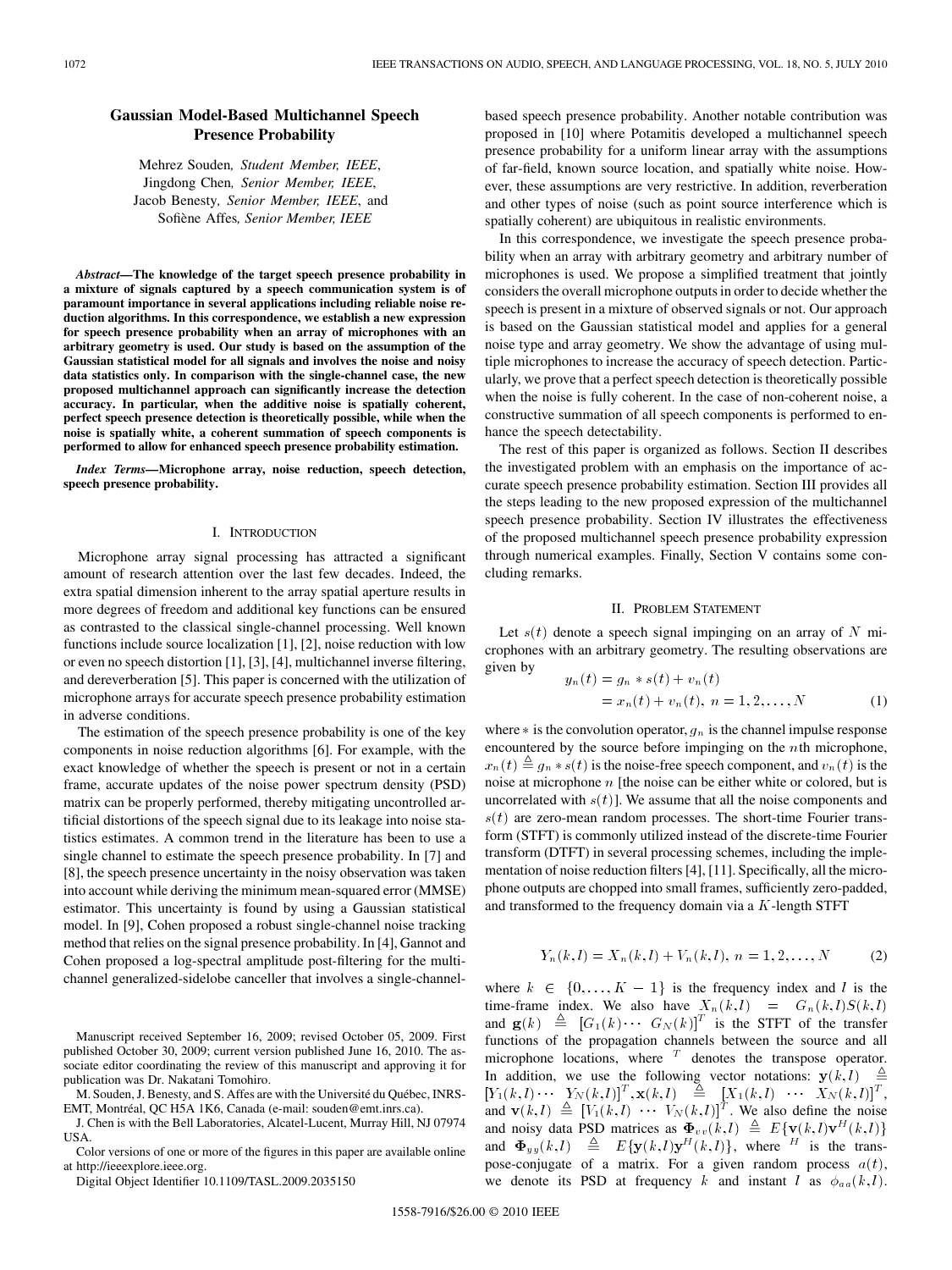Since noise and speech components are assumed to be uncorrelated, we can calculate the noise-free signals statistics as  $\mathbf{\Phi}_{xx}(k,l) \triangleq E\{\mathbf{x}(k,l)\mathbf{x}^H(k,l)\} = \mathbf{\Phi}_{yy}(k,l) - \mathbf{\Phi}_{vv}(k,l).$  In practice, recursive smoothing is used to approximate the mathematical expectation involved in the previous PSD matrices. In other words, at time frame  $l$ , the noisy and noise data statistics are updated recursively  $as<sup>1</sup>$ 

$$
\begin{aligned} \mathbf{\Phi}_{yy}(k,l) &= \left[1 - \alpha_y(k,l)\right] \mathbf{\Phi}_{yy}(k,l-1) \\ &+ \alpha_y(k,l)\mathbf{y}(k,l)\mathbf{y}^H(k,l) \end{aligned} \tag{3}
$$

and

$$
\begin{aligned} \mathbf{\Phi}_{vv}(k,l) &= \left[1 - \alpha_v(k,l)\right] \mathbf{\Phi}_{vv}(k,l-1) \\ &+ \alpha_v(k,l) \mathbf{y}(k,l) \mathbf{y}^H(k,l) \end{aligned} \tag{4}
$$

where  $0 \leq \alpha_y(k,l) \leq 1$  and  $0 \leq \alpha_v(k,l) \leq 1$  are two forgetting factors. The proper choice of these two parameters is very important in order to correctly update the noisy and noise PSD matrices. For instance,  $\alpha_v(k, l)$  should be large enough when the speech is absent so that the estimate of the noise PSD matrix can follow the noise statistics, but when the speech is present, this parameter should be sufficiently small to avoid noise PSD matrix overestimation. Clearly, the parameter  $\alpha_v(k, l)$  is closely related to the speech presence probability that has to be properly computed. This is the purpose of this work.<sup>2</sup>

#### III. SPEECH PRESENCE PROBABILITY

The speech presence probability in the single-channel case has been exhaustively studied [7]–[9]. Here, we generalize the study to the multichannel scenario. Following the standard procedure, we distinguish between two hypotheses.

1)  $H_1(k, l)$ : in which case the speech is present, i.e.,

$$
\mathbf{y}(k,l) = \mathbf{x}(k,l) + \mathbf{v}(k,l). \tag{5}
$$

2)  $H_0(k, l)$ : in which case the speech is absent, i.e.,

$$
\mathbf{y}(k,l) = \mathbf{v}(k,l). \tag{6}
$$

Using the Bayes rule [7]–[9], we can show that the speech presence probability is given by

$$
p(k,l) \triangleq P[H_1(k,l)|\mathbf{y}(k,l)] = \frac{\Lambda(k,l)}{1 + \Lambda(k,l)}\tag{7}
$$

where

$$
\Lambda(k,l) = \frac{1 - q(k,l)}{q(k,l)} \cdot \frac{p[\mathbf{y}(k,l)|H_1(k,l)]}{p[\mathbf{y}(k,l)|H_0(k,l)]}
$$

is the generalized likelihood ratio (GLR) [7], [8] and

$$
q(k, l) \triangleq P[H_0(k, l)]
$$

is the *a priori* probability of speech absence. In practice,  $q(k, l)$  has to be chosen such that it reflects our prior knowledge of whether speech sections are more probable than silence ones or not. In other words, we favor speech presence or absence by choosing  $q(k, l) < 0.5$  or  $q(k, l) \geq 0.5$ , respectively. In the current work, we suppose that this probability is fixed *a priori* (see [8], for instance), even though it can be estimated online following the algorithm described in [9] for the

1We do not distinguish between the estimate and the exact expression of the PSD matrices for notational convenience.

2The utilization of the speech presence probability for online estimation of the noise PSD matrix is currently under investigation.

single-channel case. In what follows, our purpose is to find a simplified expression of  $p(k, l)$ .

First, we need to express  $p[\mathbf{y}(k, l) | H_1(k, l)]$  and  $p[\mathbf{y}(k, l) | H_0(k, l)]$ into analytical forms. To this end, we assume that the speech and noise components are multivariate Gaussian and that the real and imaginary parts of all signals are uncorrelated and identically distributed [12]. Consequently, we obtain

$$
p[\mathbf{y}(k,l)|H_1(k,l)]
$$
  
= 
$$
\frac{1}{\pi^N \det[\mathbf{\Phi}_{xx}(k,l) + \mathbf{\Phi}_{vv}(k,l)]}
$$
  

$$
\times \exp{\{-\mathbf{y}^H(k,l)[\mathbf{\Phi}_{vv}(k,l) + \mathbf{\Phi}_{xx}(k,l)]\}} \tag{8}
$$

and

$$
\begin{aligned} \left[\mathbf{y}(k,l)|H_0(k,l)\right] \\ &= \frac{1}{\pi^N \det[\mathbf{\Phi}_{vv}(k,l)]} \\ &\times \exp\left\{-\mathbf{y}^H(k,l)\mathbf{\Phi}_{vv}^{-1}(k,l)\mathbf{y}(k,l)\right\}. \end{aligned} \tag{9}
$$

Therefore, the GLR is given by

 $\boldsymbol{p}$ 

$$
\Lambda(k,l)
$$
\n
$$
= \frac{1 - q(k,l)}{q(k,l)} \cdot \frac{\det\left[\mathbf{\Phi}_{vv}(k,l)\right]}{\det\left[\mathbf{\Phi}_{xx}(k,l) + \mathbf{\Phi}_{vv}(k,l)\right]}
$$
\n
$$
\cdot \exp\left\{\mathbf{y}^H(k,l)\left[\mathbf{\Phi}_{vv}^{-1}(k,l) - \left[\mathbf{\Phi}_{vv}(k,l) + \mathbf{\Phi}_{xx}(k,l)\right]^{-1}\right]\mathbf{y}(k,l)\right\}.
$$
\n(10)

Using the matrix inversion lemma, we can show the following

Using the matrix inversion lemma, we can show the following  
\n
$$
\Phi_{vv}^{-1}(k,l) - [\Phi_{vv}(k,l) + \Phi_{xx}(k,l)]^{-1}
$$
\n
$$
= \frac{\Phi_{vv}^{-1}(k,l)\Phi_{xx}(k,l)\Phi_{vv}^{-1}(k,l)}{1 + \text{tr}[\Phi_{vv}^{-1}(k,l)\Phi_{xx}(k,l)]}, \quad (11)
$$

where tr[·] denotes the trace of a square matrix. In addition, we have  
\n
$$
\det[\Phi_{xx}(k,l) + \Phi_{vv}(k,l)]
$$
\n
$$
= \det \left\{ \Phi_{vv}(k,l) \left[ \Phi_{vv}^{-1}(k,l) \Phi_{xx}(k,l) + \mathbf{I} \right] \right\}
$$
\n
$$
= \det[\Phi_{vv}(k,l)] \left\{ 1 + \text{tr} \left[ \Phi_{vv}^{-1}(k,l) \Phi_{xx}(k,l) \right] \right\}. \tag{12}
$$

Hence, the expression of the GLR in (10) can be written as

$$
\Lambda(k,l) = \frac{1 - q(k,l)}{q(k,l)} \cdot \frac{1}{1 + \text{tr} \left[ \mathbf{\Phi}_{vv}^{-1}(k,l) \mathbf{\Phi}_{xx}(k,l) \right]} \n\cdot \exp \left\{ \frac{\mathbf{y}^{H}(k,l) \mathbf{\Phi}_{vv}^{-1}(k,l) \mathbf{\Phi}_{xx}(k,l) \mathbf{\Phi}_{vv}^{-1}(k,l) \mathbf{y}(k,l)}{1 + \text{tr} \left[ \mathbf{\Phi}_{vv}^{-1}(k,l) \mathbf{\Phi}_{xx}(k,l) \right]} \right\}.
$$
\n(13)

In a similar fashion to the single-channel approach, let<br>  $\xi(k, l) \triangleq \text{tr} [\Phi_{vv}^{-1}(k, l) \Phi_{xx}(k, l)]$ 

$$
\xi(k,l) \stackrel{\Delta}{=} \text{tr}\left[\mathbf{\Phi}_{vv}^{-1}(k,l)\mathbf{\Phi}_{xx}(k,l)\right]
$$
 (14)

denote the multichannel *a priori* signal-to-noise ratio (SNR). Let us<br>
also define<br>  $\beta(k,l) \triangleq \mathbf{y}^H(k,l)\mathbf{\Phi}_{vv}^{-1}(k,l)\mathbf{\Phi}_{xx}(k,l)\mathbf{\Phi}_{vv}^{-1}(k,l)\mathbf{y}(k,l)$ . also define

$$
\beta(k,l) \stackrel{\Delta}{=} \mathbf{y}^H(k,l)\boldsymbol{\Phi}_{vv}^{-1}(k,l)\boldsymbol{\Phi}_{xx}(k,l)\boldsymbol{\Phi}_{vv}^{-1}(k,l)\mathbf{y}(k,l). \tag{15}
$$

Now, the speech presence probability is given by<br> $\left(1 - \frac{1}{2}\right)^{-1}$ 

$$
p(k,l) = \left\{1 + \frac{1}{\Lambda(k,l)}\right\}^{-1}
$$
 (16)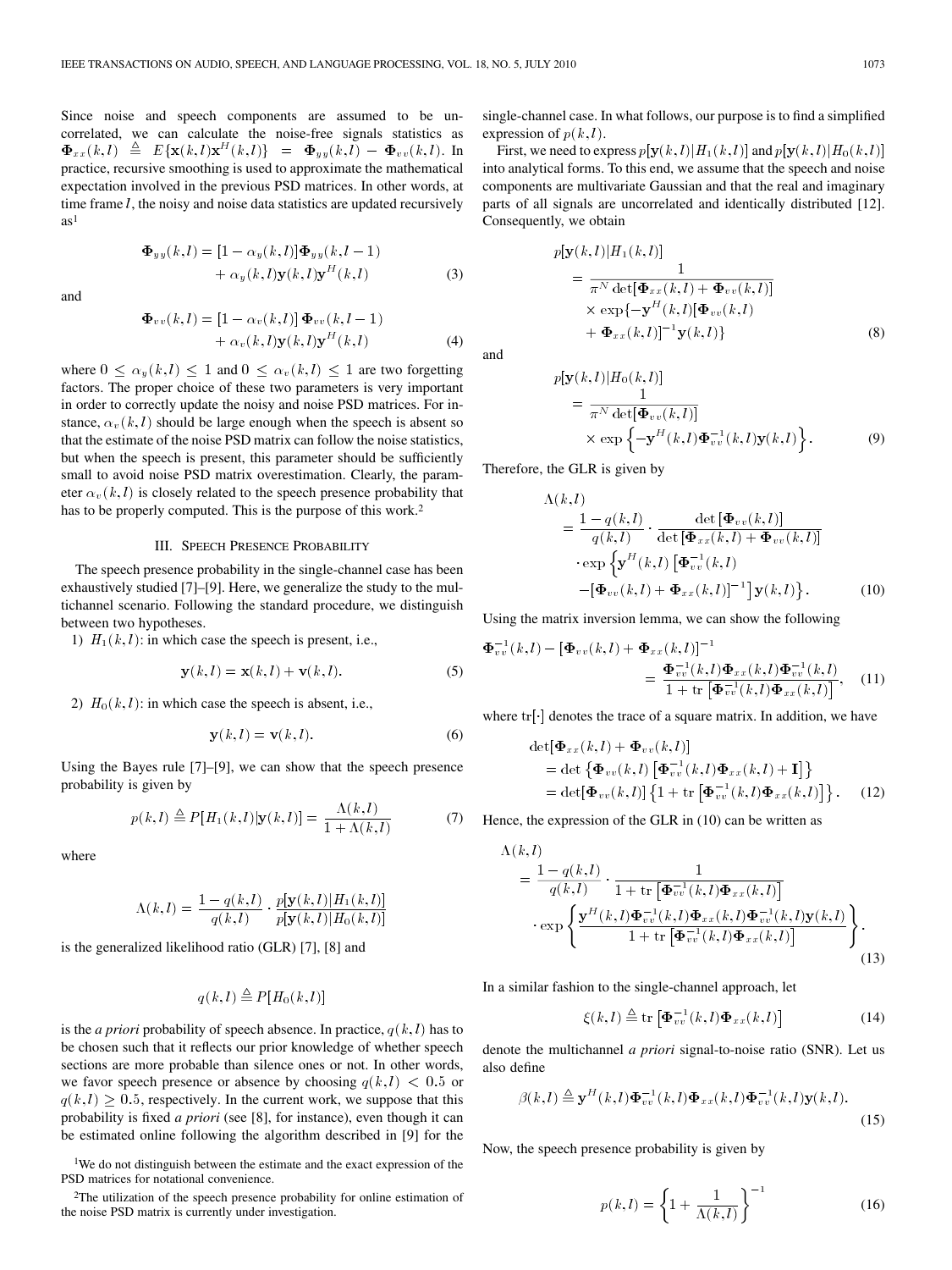

Fig. 1. Scheme of the reverberant enclosure and the locations of the source, the interference, and the microphone array.

meaning that

meaning that  
\n
$$
p(k,l) = \left\{ 1 + \frac{q(k,l)}{1 - q(k,l)} [1 + \xi(k,l)] \exp\left[ -\frac{\beta(k,l)}{1 + \xi(k,l)} \right] \right\}^{-1}.
$$
\n(17)

Equation (17) represents the new proposed expression for the speech presence probability in the multichannel case. This expression is a generalization of the single-channel speech presence probability when the Gaussian statistical model is used as it will be shown next. It describes how the information contained in multiple observations has to be properly combined. Moreover, it only involves the estimates of the noise and noisy data PSD matrices in addition to the current (at time instant  $l$ ) data samples vector. In contrast to [10], the proposed expression is valid for a general type of noise (e.g., mixture of interferers and spatially white noise) and does not depend on the array geometry. Below, we prove that great accuracy of speech signal detection can be achieved using multiple microphones, particularly when the additive noise is spatially coherent (point source of interference) or white, which is the case in several practical scenarios [1], [4], [11].

## *A. Single-Channel Case*

If only one microphone is used (say microphone 1, for instance), (17) can be written in a degenerated form as

$$
p_1(k,l) \stackrel{\Delta}{=} P[H_1(k,l)|Y_1(k,l)]
$$
  
= 
$$
\left\{1 + \frac{q(k,l)}{1 - q(k,l)}[1 + \xi_1(k,l)]\right\}
$$
  

$$
\times \exp\left[-\frac{\gamma_1(k,l)\xi_1(k,l)}{1 + \xi_1(k,l)}\right]\right\}^{-1}
$$
 (18)

where

$$
\gamma_1(k,l) \triangleq \frac{|Y_1(k,l)|^2}{\phi_{\nu_1\nu_1}(k,l)}\tag{19}
$$



Fig. 2. Distribution of the clean speech energy on the time-frequency plane.

and

$$
\xi_1(k,l) \triangleq \frac{\phi_{x_1x_1}(k,l)}{\phi_{v_1v_1}(k,l)}.\tag{20}
$$

The result in (18)–(20) is identical to the single-channel speech presence probability given in [7]–[9]. In other words, the single-channel speech presence probability is a particular case of (17). Nevertheless, the great advantage of (17) is that, when multiple microphones are used, it can capture the mutual information among all the sensors in an optimal fashion.

## *B. Additive Coherent Plus Incoherent Noise Effects*

When the noise is generated by a point source (interference), its PSD matrix is given by  $\mathbf{\Phi}_{vv}(k,l) = \phi_{ii}(k,l) \mathbf{d}(k) \mathbf{d}^H(k)$ , where  $\phi_{ii}(k,l)$ and  $\mathbf{d}(k)$  are the PSD and the propagation vector of the interference, respectively. Note that in this case  $\pmb{\Phi}_{vv}(k,l)$  is not invertible. However, in practice an additive non-coherent noise is generally present as well. Thus, we have instead

$$
\mathbf{\Phi}_{vv}(k,l) = \delta \mathbf{I}_{N \times N} + \phi_{ii}(k,l)\mathbf{d}(k)\mathbf{d}^H(k)
$$
 (21)

where  $\delta$  is the power of a spatially white (incoherent) noise with independent and identically distributed (i.i.d.) components. By applying the following matrix inversion

$$
\Phi_{vv}^{-1}(k,l) = \frac{1}{\delta} \left[ \mathbf{I}_{N \times N} - \frac{\phi_{ii}(k,l) \mathbf{d}(k) \mathbf{d}^H(k)}{\delta + \phi_{ii}(k,l) ||\mathbf{d}(k)||^2} \right]
$$
(22)

we show that the *a priori* SNR is given by

$$
\xi(k,l) = \frac{\phi_{ss}(k,l)}{\delta} \left[ \|\mathbf{g}(k)\|^2 - \frac{|\mathbf{d}^H(k)\mathbf{g}(k)|^2}{\frac{\delta}{\phi_{ii}(k,l)} + \|\mathbf{d}(k)\|^2} \right].
$$
\n(23)

Also,

$$
\beta(k,l) = \frac{\phi_{ss}(k,l)}{\delta^2} \left| \mathbf{y}^H(k,l) \mathbf{g}(k) - \frac{\mathbf{y}^H(k,l) \mathbf{d}(k) \mathbf{d}^H(k) \mathbf{g}(k)}{\frac{\delta}{\phi_{ii}(k,l)} + ||\mathbf{d}(k)||^2} \right|^2.
$$
\n(24)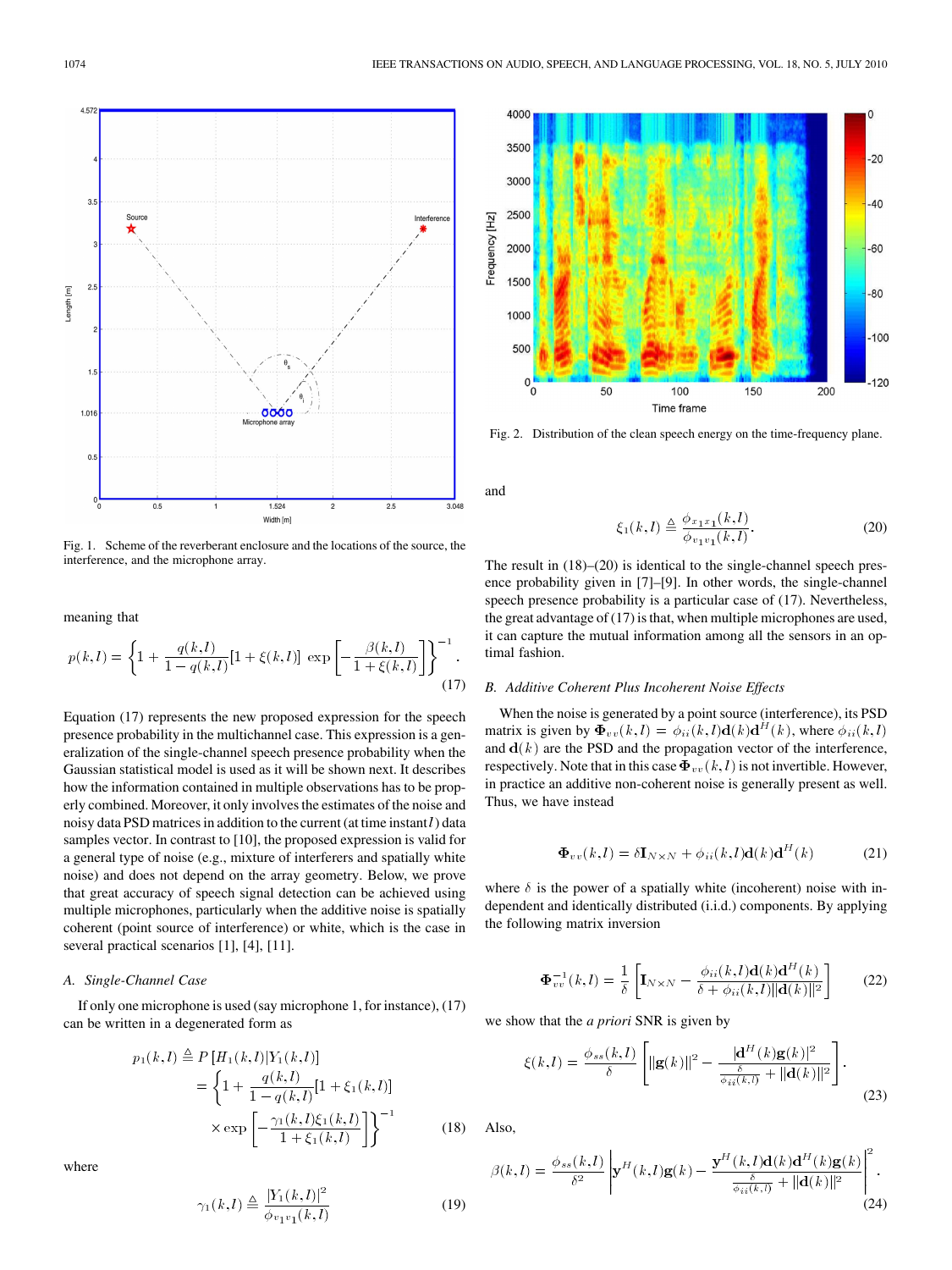

Fig. 3. Distribution of the speech presence probability on the time–frequency plane,  $SIR = 0$  dB and  $SNR = 10$  dB: (a) single channel; (b) multichannel  $(N = 4)$ .

Therefore,

$$
\frac{\beta(k,l)}{1 + \xi(k,l)} = \frac{1}{\delta}
$$
\n
$$
\phi_{ss}(k,l) \left| \mathbf{y}^{H}(k,l) \mathbf{g}(k) - \frac{\mathbf{y}^{H}(k,l) \mathbf{d}(k) \mathbf{d}^{H}(k) \mathbf{g}(k)}{\frac{\delta}{\phi_{ii}(k,l)} + ||\mathbf{d}(k)||^{2}} \right|^{2}
$$
\n
$$
\delta + \phi_{ss}(k,l) \left[ ||\mathbf{g}(k)||^{2} - \frac{|\mathbf{d}^{H}(k) \mathbf{g}(k)|^{2}}{\frac{|\mathbf{d}^{H}(k) \mathbf{g}(k)||^{2}}{\phi_{ii}(k,l)} + ||\mathbf{d}(k)||^{2}} \right] \tag{25}
$$

*1) Effect of the Coherent Noise:* When the speech signal is present, i.e.,  $\phi_{ss}(k,l) ||\mathbf{g}(k)||^2 \neq 0$ , and the speech and interference originate from different locations, i.e.,  $\mathbf{d}(k) \neq \mathbf{g}(k)$ , we conclude from (23) and (25) that when  $\delta \rightarrow 0$ , we have

and

$$
\xi(k,l) \propto \frac{1}{\delta}
$$

$$
\frac{\beta(k,l)}{1 + \xi(k,l)} \propto \frac{1}{\delta}
$$

meaning that

$$
\lim_{\delta \to 0} p(k, l) = 1 \tag{26}
$$

regardless of the level of interference. Hence, perfect speech detection is theoretically possible regardless of the level of the spatially coherent noise. This demonstrates the effectiveness of the multichannel speech presence probability expression developed here in dealing with a point interference source, which cannot be achieved using the traditional single-channel approach.

2) *Effect of the Incoherent Noise:* Here we assume that  $\phi i_{ii}(\omega) =$ . In this case

$$
\xi(k,l) = [1 + R(k)]\xi_1(k,l),\tag{27}
$$

$$
\beta(k,l) = \xi_1(k,l) \frac{|\tilde{\mathbf{g}}^H(k)\mathbf{y}(k,l)|^2}{\delta} \tag{28}
$$

where  $R(k) \triangleq \sum_{n=2}^{N} (|G_n(k)|^2 / |G_1(k)|^2)$ ,  $\tilde{\mathbf{g}}(k) = (\mathbf{g}(k) / G_1(k))$ , and  $\xi_1(k, l)$  is defined in (20). A sort of matched beamforming is performed in both terms (27) and (28). The *a priori* SNR is increased by the diversity factor  $R(k)$ , while in (28),  $(|\tilde{\mathbf{g}}^H(k)\mathbf{y}(k, l)|^2/\delta)$  involves a coherent summation of the desired signal part that necessarily leads to the enhancement of the effect of the signal components and the incoherent summation of the noise terms. These two facts result in better speech signal detection, especially its low energy components as compared to the single-channel case.

## IV. NUMERICAL EXAMPLES

We consider a simulation setup where a target speech signal taken from the IEEE sentences [13] (as described in [6, Ch. 11]) and sampled at 8-kHz rate is located in a reverberant enclosure (modeling a vehicle interior, teleconferencing room, office, etc.) with dimensions 3.048 m  $\times$  4.572 m  $\times$  3.81 m. The image method [14], [15] was used to generate the impulse responses. Without loss of generality, we consider, for illustration purpose only, a planar configuration where the target source, an interference (a tank noise taken from NOISEX-92 database [16]), and a set of microphones are located on a single plane as depicted in Fig. 1. Several other combinations of interference signals from NOISEX-92 database [16] and speech signals from the IEEE sentences [6], [13] were also tested and results similar to the ones shown here were obtained. In our setup, we consider a uniform linear array (ULA) of  $N = 4$  microphones with  $r = 0.069$  m being the inter-microphone spacing. The target source and the interferer have azimuthal angles of  $\theta_s = 120^\circ$  and  $\theta_i = 60^\circ$ , which are measured counterclockwise from the array axis. The microphone array elements are placed on the axis ( $y_0 = 1.016$  m,  $z_0 = 1.016$  m) with the center of the microphone being at  $(x_0 = 1.524 \text{ m}, y_0, z_0)$  and the *n*th one at  $(x_0 - ((N - 2n + 1)/2)r, y_0, z_0)$  with  $n = 1, ..., N$ . The interferer and the target source are located at a distance of 2.50 m away from the center of the microphone array. It is important to note that the provided details about the system configuration (array geometry and locations of microphones, source, and interference) are not utilized as prior information in our simulations since the proposed speech presence probability expression in (17) depends on the desired speech and noise statistics only. The walls, ceiling, and floor reflection coefficients are set to achieve a reverberation time<sup>3</sup>  $T_{60} = 130$  ms measured using the backward integration method (see [17, Ch. 2] for more details). The interfering source sound and computer generated, spatially uncorrelated Gaussian noise are added to the noise-free microphone signals such that the signal-to-interference ratio is  $SIR = -10$  and 0 dB, while the signal-to-noise (white) ratio is  $SNR = 10$  dB and 0 dB in the scenarios investigated below.

In order to show the advantage of using the proposed multichannel speech presence probability, we compare its performance to its singlechannel counterpart. The noisy data and noise PSD matrices are estimated recursively using (3) and (4) and we assumed the knowledge of the noise samples. The update factors for both PSD matrices are set to  $\alpha_v = \alpha_y = 0.85$ . The *a priori* speech absence probability

<sup>3</sup>Other reverberation conditions were also tested and the results are similar to the investigated setup.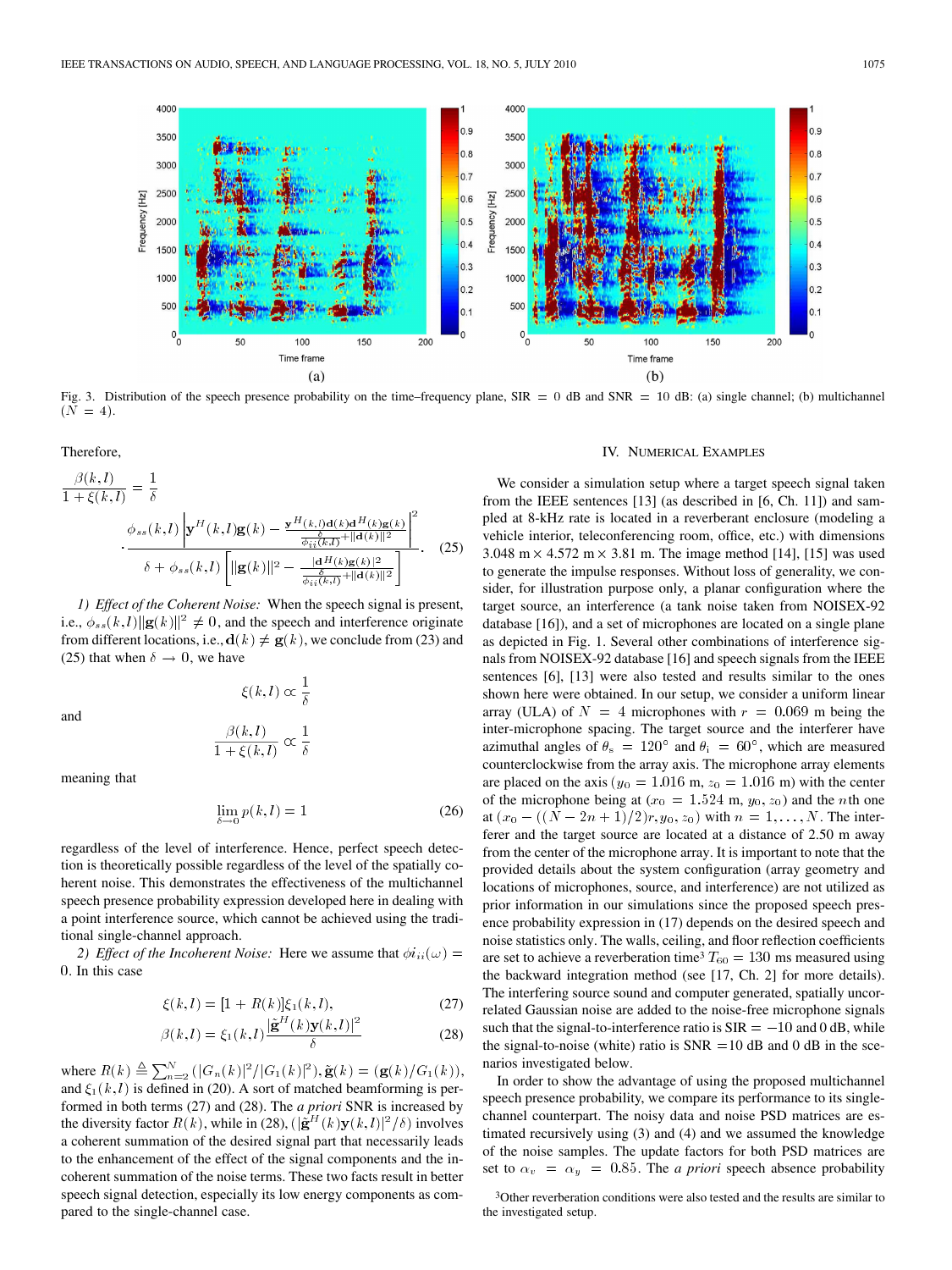

 $(N = 4)$ .



Fig. 5. Distribution of the speech presence probability on the time–frequency plane, SIR = 0 dB and SNR = 0 dB: (a) single channel; (b) multichannel  $(N = 4)$ .<br>in (17) is empirically fixed as  $q(k, l) = 0.6$  (note that one can

in (17) is empirically fixed as  $q(k, l) = 0.6$  (note that one can also estimate it recursively as in [9]). The received signals are chopped into frames of 32 ms with 50% overlapping, sufficiently zero-padded and transformed to the frequency domain to calculate all the required terms. Fig. 2 provides the average PSD of the noise-free signals, i.e.,  $\mathrm{tr}[\mathbf{\Phi}_{xx}(k,l)]$ , in the time-frequency plane. Fig. 3 compares the performance of the single- and multiple-channel speech presence probability in the time–frequency plane in the first simulation scenario where  $SNR = 10$  dB and  $SIR = 0$  dB. It is clear from Fig. 3(b) that the multichannel approach gives more accurate speech presence detection (high probability values whenever some speech energy exists and low probability values in the absence of speech energy). In contrast, the single-channel case is sensitive to the decay of the speech energy and fails to provide high speech presence probability especially for relatively low speech-energy components. Precisely, we can notice from Fig. 3(b) that the utilization of multiple microphones allows for better detection of the most significant part of the speech components, even tively low speech-energy components. Precisely, we can notice from<br>Fig. 3(b) that the utilization of multiple microphones allows for better<br>detection of the most significant part of the speech components, even<br>the very wea single-channel approach fails to detect these low energy components as can be seen in Fig. 3(a). Fig. 4 illustrates the performance of the two speech presence probability expressions (single- and multi-channel) the very weak ones having normalized energy of around  $-40$  dB. The single-channel approach fails to detect these low energy components as can be seen in Fig. 3(a). Fig. 4 illustrates the performance of the two speech pre the same level. A remarkable degradation of the single-channel based processing is observed. Most of the time, speech is not detected even practice, this would translate into total suppression of these components when a filter is deployed since it is not possible to detect the speech and distinguish it from the noise. The performance of the multichannel-based approach is also slightly deteriorated when we compare Figs. 3(b) to 4(b). However, most of the speech components were properly detected. In the last scenario, we set the SNR to 0 dB and the SIR to 0 dB. The results are given in Fig. 5. Again, by comparing the results achieved by the single and multichannel processing, we notice the clear advantage of the latter. It is also remarkable in Fig. 5(b) that the low-frequency components are better detected than the high-frequency ones [compared to Figs. 3 and 4(b)] which is justified by the speech energy distribution shown in Fig. 2. The overall results clearly demonstrate the advantage of using the multichannel speech presence probability developed in this paper.

## V. CONCLUSION

In this paper, a multichannel speech presence probability was developed. We assumed a Gaussian statistical model for the signals and elaborated a new simplified closed-form expression for this probability when an array of an arbitrary number of microphones with arbitrary placements and reverberation condition are considered. The utilization of the multichannel speech presence probability is advantageous as illustrated by theory and numerical evaluations. From the theoretical